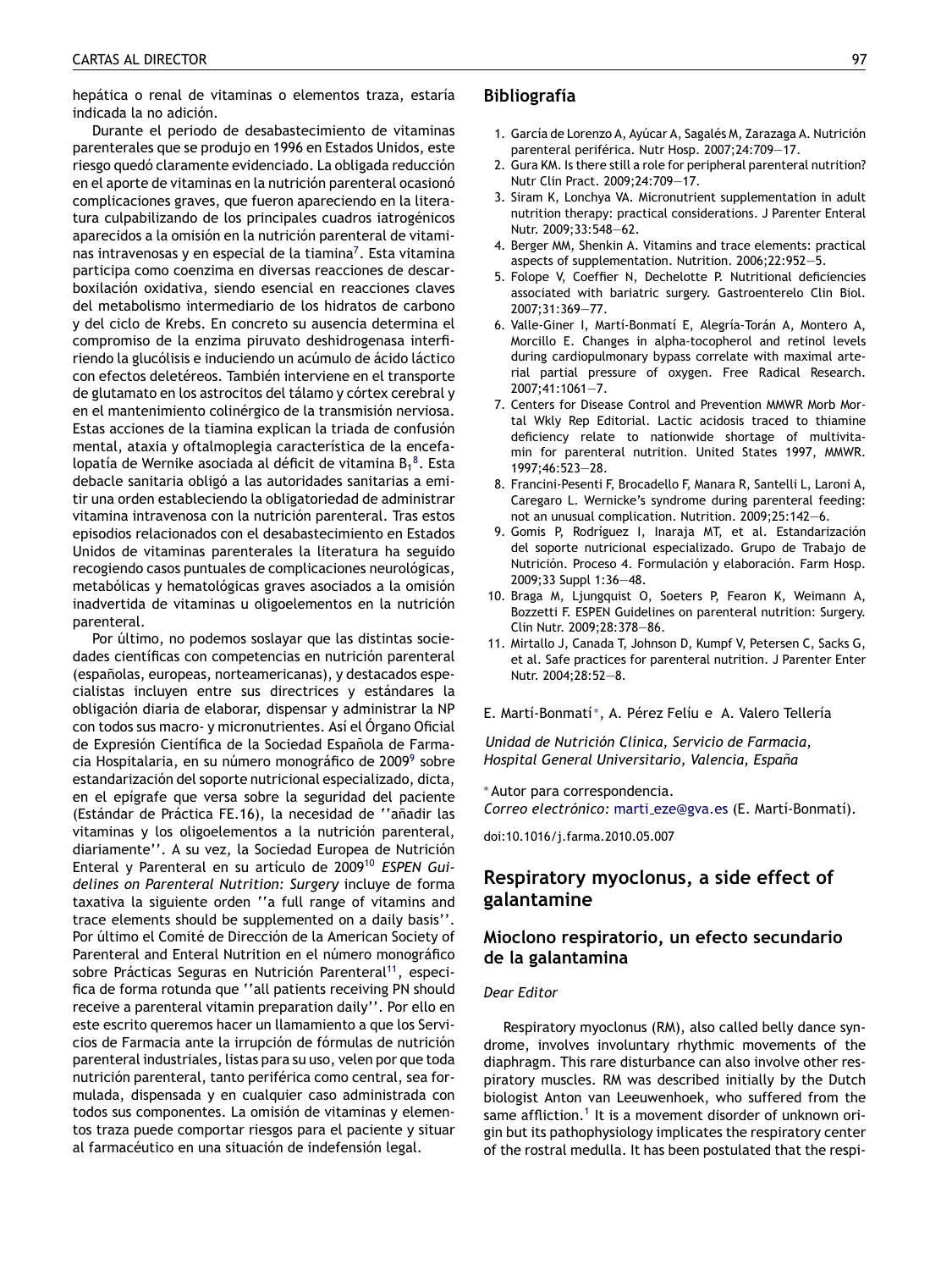

**Figure 1** Electromyography: simultaneous recordings of the right hemi-diaphragm (upper tracing) and right middle intercostal (lower tracing) muscles using coaxial needle electrodes. Shown is an initial expiration, followed by a deep inspiration, followed by a second expiration. A few seconds after the second expiration, a distortion is observed due to involuntary activity of the diaphragmatic muscles, which is clonic and rhythmic.

ratory center might experience a state of hyperexcitability as a result of lesions in the central or peripheral nervous systems.<sup>[1,2](#page-2-0)</sup>

Diagnosis of RM is clinical and needs a supporting electromyogram (EMG) capable of demonstrating segmented myoclonic contractions that affect the diaphragm and other respiratory muscles.[1](#page-2-0)

Here we present a case study of an elderly patient to whom the use of galantamine, an inhibitor of acetylcholinesterase, was associated with the appearance of RM. Drugs are a potentially reversible cause of respiratory myoclonus.  $3-5$ 

#### **Case report**

An 80-year-old man with a medical history of hypertension treated with torasemide, dyslipidaemia treated with gemfibrozil and a mild case of chronic renal failure.

He was followed as a geriatric outpatient since November 2007 for episodes of sporadic anterograde amnesia and depressive disorder. After neuroimaging and analytical neuropsychiatric studies, he was diagnosed with probable early stage Alzheimer's. Treatment with increasing doses of galantamine was prescribed. Since the end of September 2008, he was receiving doses of galantamine of 24 mg/day.

The patient arrived in the Emergency Department of our hospital on 15 October 2008. In the previous 24 hours he had experienced episodes of sudden abdominal pulsations, bilaterally and segmentally. At daytime, these episodes occurred the whole day in waves of 20-30 per minute, lasting 12-15 minutes. They disappeared with nighttime sleep.

The patient was examined by the on-call neurologist. The bilateral contractions of the abdominal wall were so persistent that they interrupted respiratory function, especially during inspiration. It was associated with slight but clear cervical contractions that, on occasion, extended to the muscles of the left arm. Partial relief was found only by elevating both arms while the patient was seated. The other physical and neurological examinations were within normal limits. A battery of tests were performed, including blood draws for analysis of the complete metabolic panel, complete blood count, thyroid functions tests, vitamin B12 levels, folic acid levels, antinuclear antibody, and syphilis serology. The only metabolic abnormality found was a serum creatinine level of 1.4 mg/dL, consistent with a history of mild chronic renal failure.

During testing, cerebral and cervico-dorsal magnetic resonance imaging (MRI) was observed and no noteworthy anomaly was found. An EMG study was carried out with coaxial needle electrodes. Readings on the right side were recorded for the trapezius, scalene and inferior intercostals muscles. Each significant motor event was examined, taking into account movements of the respiratory cycle. One finding that stood out was a cluster of activity which was involuntary, irregular, and pseudorhythmic in nature, especially after the phase-type forced contraction of the muscles being tested.

With the presumptive diagnosis of RM, a pathology that is often idiopathic but can be related to pharmacologic toxicity, the decision was made to withhold galantamine. Within a few days, there was clearly an appreciable reduction in the number and duration of RM episodes. After confirming the cause-and-effect relationship between galantamine and RM, further medical intervention was instituted with the administration of valproic acid (1,500 mg/day) and clonazepam (9 mg/day). The patient condition improved further, and in three weeks he was asymptomatic (fig. 1).

Based on the Naranjo algorithm, the adverse reaction observed was ''probably'' related to galantamine treatment  $(score = 5)$ .

### **Discussion**

RM, ''diaphragmatic flutter'', is a rare but likely underdiagnosed disturbance whose pathophysiological etiology has not yet been fully explained. It involves involuntary, rhythmic, rapid, and unexpected movements of the diaphragm and accessory respiration muscles. These movements are noted most prominently during inspiration, resulting in a variable distortion of the respiratory cycle.<sup>[1](#page-2-0)</sup> It is thought that RM originates from the brainstem as a dysfunction of the respiratory center of the medulla in the recruitment of inspiratory motoneurons.<sup>[1](#page-2-0)</sup> It has been postulated that these centers be in a state of hyperexcitability as a result of lesions in the central or peripheral nervous systems. Although the actual cause in the majority of reported RM cases is unknown, several cases are associated with recent local trauma or abdominal surgical procedures (e.g. appendectomy or major surgery). RM has also been observed after encephalitis, perhaps due to irritating lesions in the diaphragm or the phrenic nerve. Roggendorff et al reported a case in which RM appeared 5 months after central pontine and extrapontine myelinolysis. They postulated that the basal ganglia may play a role in the production of abdominal dyskinesia.<sup>[2](#page-2-0)</sup> Beside the causes already mentioned, RM can form part of a latent syndrome as a consequence of exposure to neuroleptic drugs, $3$  with similar findings after the administration of other drugs such as levodopa, anticholinergics,<sup>4</sup> and clebopride.<sup>[5](#page-2-0)</sup>

Pharmacological treatment includes anticonvulsant drugs<sup>[1](#page-2-0)</sup> or the injection of botulinum toxin.<sup>[6](#page-2-0)</sup> Nonpharmacological interventions include transcutaneous